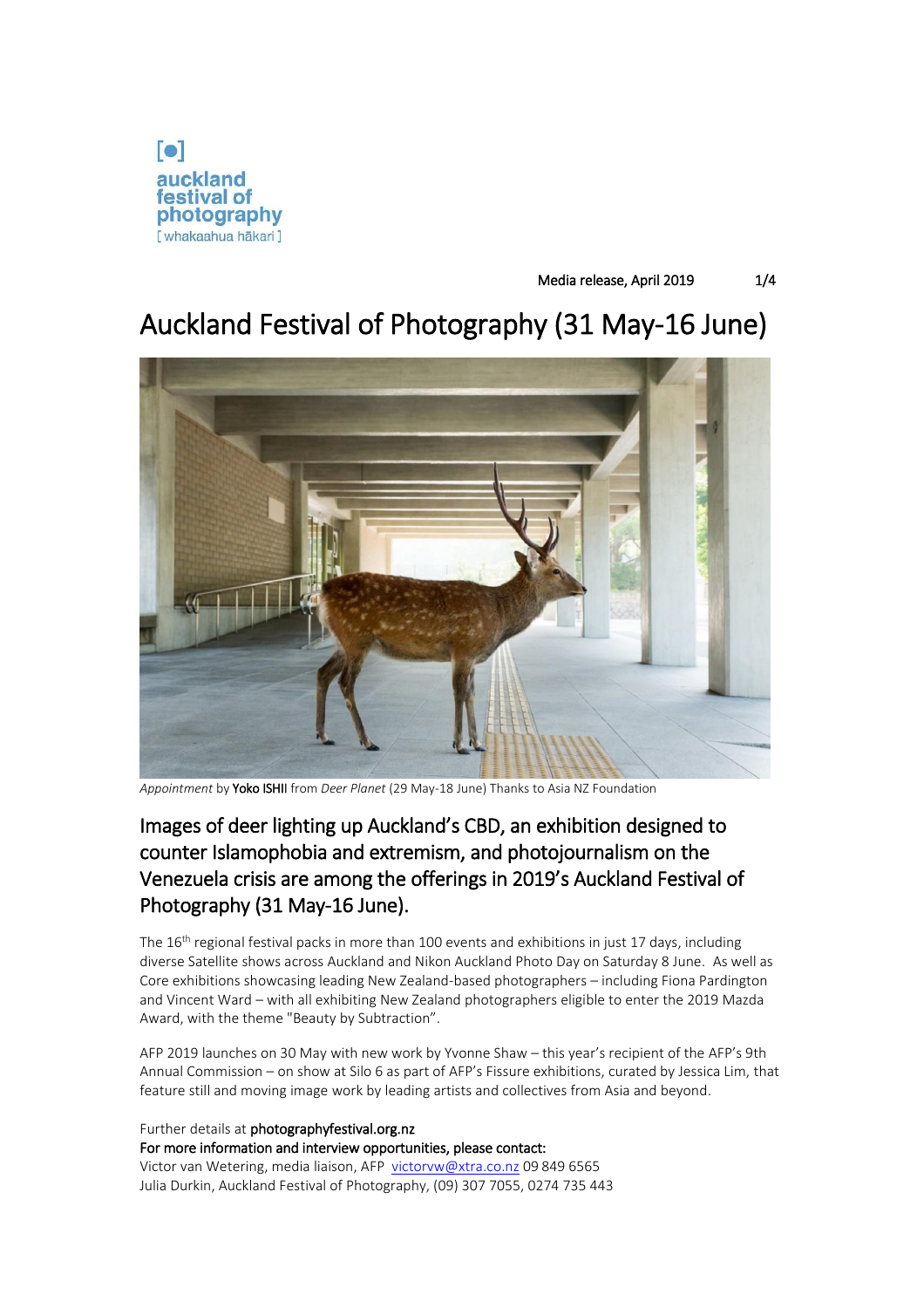### Media release, April 2019 2/4



*Decay* by Alejandro Cegarra, from *Living with Hugo Chevaz Legacy* (2 June) – part of *Talking Culture by Leica*

*Talking Culture by Leica* kicks off on 31 May with Photobook Friday, followed by a weekend of presentations including photojournalist Alejandro Cegarra, a finalist for World Press Photo this year for his *Living with Hugo Chevaz Legacy*. Photographers can get expert feedback at Portfolio Reviews on 3 June (bookings essential) and capture images of their region on June 8, Nikon Auckland Photo Day, the country's biggest 24 hour photo shoot by hundreds of Auckland based public, artists, amateurs, students and professionals.



*Early Birds* by Susan Park, 3 rd prize, 2018 Nikon Auckland Photo Day. 2019's competition takes place on Saturday June 8.

# Further details at photographyfestival.org.nz For more information and interview opportunities, please contact: Victor van Wetering, media liaison, AFP [victorvw@xtra.co.nz](mailto:victorvw@xtra.co.nz) 09 849 6565 Julia Durkin, Auckland Festival of Photography, (09) 307 7055, 0274 735 443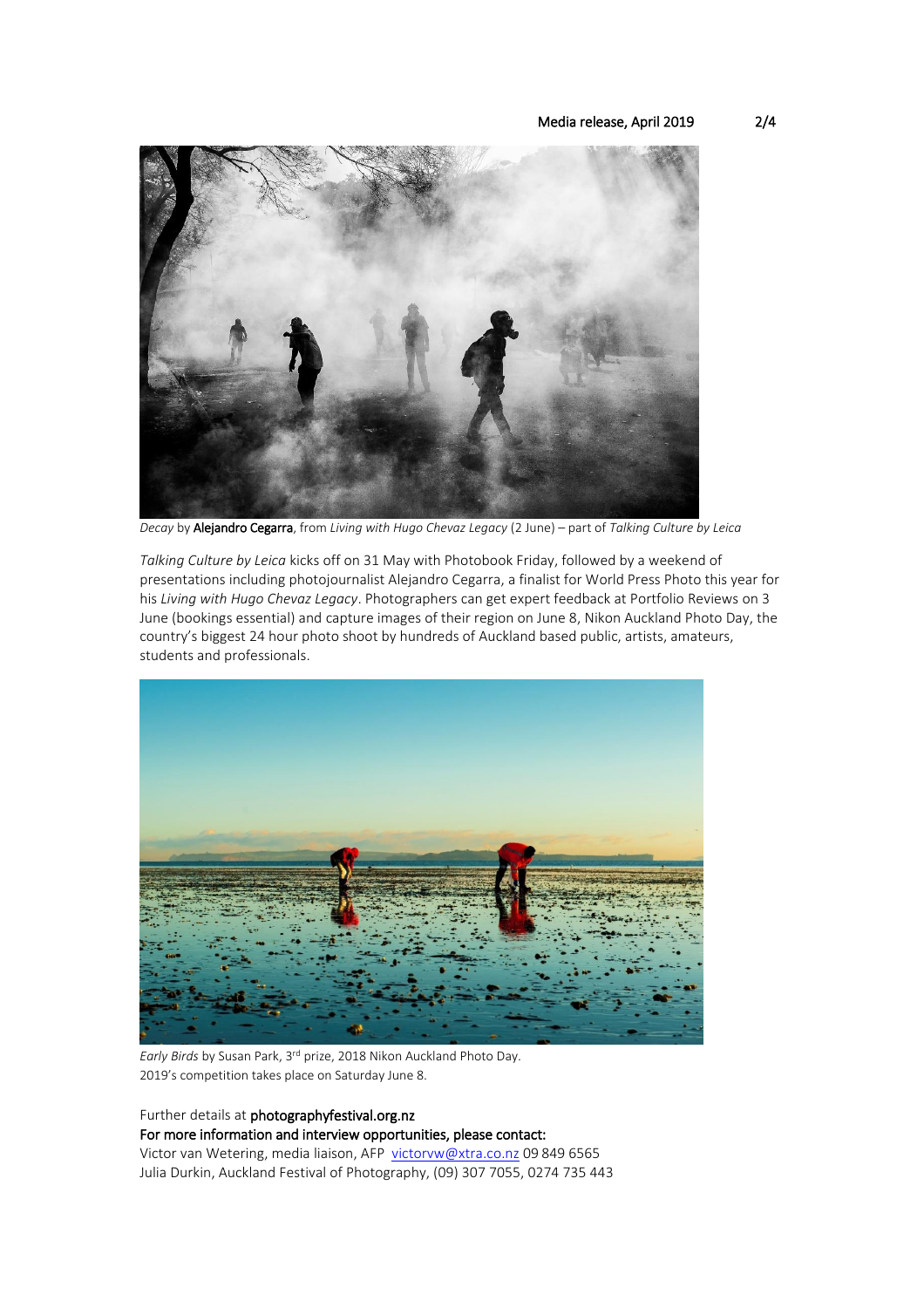# Yoko ISHII (Japan) on *Deer Planet* (29 May-18 June)

### Attending the Festival Thanks to Asia NZ Foundation

"Like all animals, deer require sustenance, companionship and the ability to contribute to the future of their species. Unlike most wild animals, however, there are deer that live freely in the midtown section of the ancient capital Nara and in the Miyajima Island in Japan. Inside these arbitrary boundaries created by man, the deer are beloved and treated as if they were domesticated animals. Outside of these boundaries, they are killed as destructive animals and unknowingly go beyond the borders with a spring in their step."

# Alejandro Cegarra (Venezuela) on *Living with Hugo Chevaz Legacy* (2 June)

Attending the Festival Thanks to Leica NZ

"It happens every day, as sure as the sun rises over the biggest favela in Latin America in Caracas death is one of the few guaranteed things you can find in Venezuela."

#### Shahidul Alam (Bangladesh) on *Embracing the Other (1-8 June)*

"The idea of this exhibition is to both remind the religious that Islam endorses a much more inclusive culture than is practiced either within or outside mosques, and remind secularists that religion was designed as a force for social cohesion, rather than division."



*Majed in mosque* by Shahidul Alam (1-8 June)

Jessica Lim (based in Cambodia) curator on *Fissure* (Silo 6, 30 May-16 June) Attending the Festival.

"The notion of a divide or a chasm, no matter how narrow, has a tendency for negative connotations. In exploring this year's festival theme of 'Fissure', I've looked at the gaps and spaces that concern us, both within and without, some real but mostly imaginary. I've done so with the understanding that light emanates from darkness, and the very same thing that can swallow you can also be the thing that you emerge from. In selecting the works I've looked at Southeast Asian visual artists with strong photographic backgrounds who have expanded their practice with an exploration of time-based works."

#### Julia Durkin, AFP director:

"Audiences for the annual Auckland Festival of Photography continue to increase. The Festival has embraced the margins of our communities, reflecting a broad diversity of imagery, by providing free access to high-quality New Zealand and international work that is relevant to today's visual conversations and some of which address issues we need to consider."

### Further details at **photographyfestival.org.nz**

**For more information and interview opportunities, please contact:** Victor van Wetering, media liaison, AFP [victorvw@xtra.co.nz](mailto:victorvw@xtra.co.nz) 09 849 6565 Julia Durkin, Auckland Festival of Photography, (09) 307 7055, 0274 735 443